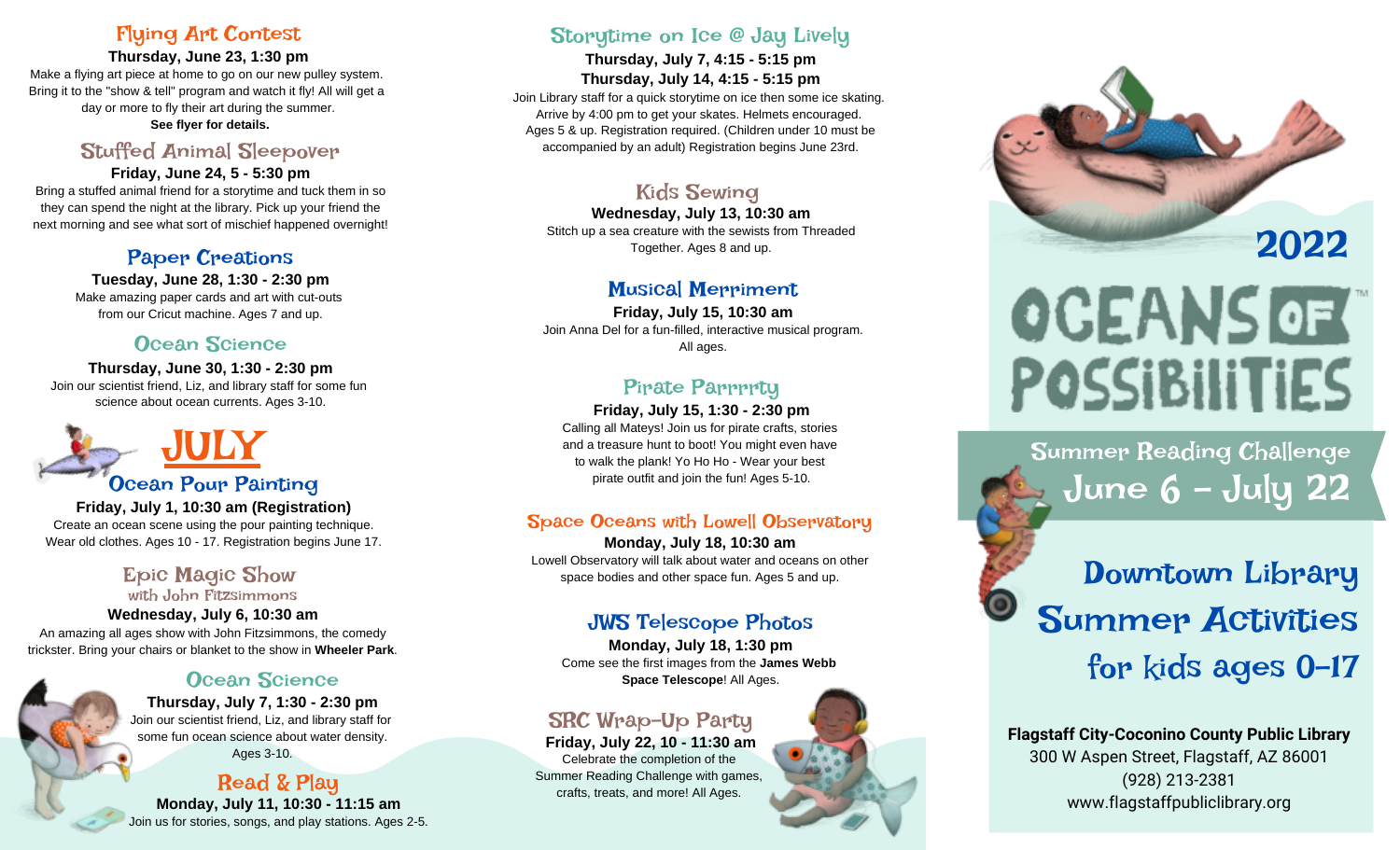Programs are subject to change. Please call (928) 213-2381 for more information.

# Storytimes No registration required

Bouncing Babies (ages 0-2) **Fridays, June 24 & July 8, 10:30 am** Join us for songs, bounces, and stories.

#### Toddler Fun (ages 2-3)

**Tuesdays, June 14 - July 19, 10:30 - 11 am** Stories, songs, games, and more!

#### Preschool Fun (ages 3-5)

**Thursdays, June 16 - July 21, 10:30 - 11 am**  Surprises galore with stories, songs and games.

# Recurring Programs

#### Lego Club (ages 5-11)

**Mondays, June 13 & 27; July 11 @ 1:30 pm** Join us for building challenges and fun!

#### Teen Gaming (ages 12-17)

**Tuesdays, June 21; July 5 & 19 @ 1:30 pm** Join us for Switch, PS4, and WiiU gaming, plus snacks!

#### Friday Flicks

**Fridays, June 10, 17, 24; July 1, 8** Join us for crafts, aquatic-themed movies and popcorn!

#### Creation Underwater Station

**Wednesdays, June 15, 29; July 13 - 1:30 pm** Stories and crafts with ocean-packed themes! Ages 3 and up.

# Book Clubs

#### Kids (Ages 7 and up)

**June 30 & July 14 @ 4:00 pm** A different book for each date, join us for one or both! See flyer for details. Pick up books starting June 6.

#### Teens Graphic Novels (Ages 13-17)

**July 7 & 21 @ 4:00 pm** A different graphic novel for each date, join us for one or both! See flyer for details. Pick up books starting June 6.



**Monday, June 6, 9:00 - 11:00 am** Join us for the first day of the Summer Reading Challenge. There will be crafts, games, and staff to help you register.

### Teddy Bear Picnic

**Wednesday, June 8, 12:00 - 1:00 pm**  Bring your favorite stuffed animal and picnic lunch to  **Wheeler Park** and enjoy stories, songs, and a visit from a big bear.

#### Tween Summer Splash

**Thursday, June 9, 1:30 - 2:30 pm** Join us for water balloons, water games, and more. Don't forget a towel and sunscreen. Plan on getting wet! Ages 8-12.

### Din-O-mite Fossils

#### **Saturday, June 11, 10:30 am**

Join Museum of Northern Arizona as we learn the mystery of the Therizinosaurus Dinosaur with a puppet show. Touch fossils and learn how to make an imprint fossil to take home. Ages 5 and up.

# Kids Sewing

**Wednesday, June 15, 10:30 am** Stitch up a sea creature with the sewists from Threaded Together. Ages 8 and up.

#### Stories & Swim @ the Aquaplex

#### **June 14 & July 5, 12 - 1 pm All Ages - Registration Required**

Join Library Staff at the Aquaplex for stories and then swimming! Children under the age of 5 must have adult supervision at all times. Don't forget your towel! Registration required.

#### Fairy House Building

#### **Thursday, June 16, 1:30 pm** Join us outside for a story about fairy houses and to build your own fairy house out of natural items that you bring from home. Ages 5-12.

#### Yoga Storytime

**Friday, June 17, 10:30 am** Come to an animal-themed yoga session in **Wheeler Park**! All Ages.

### Read & Play

**Monday, June 20, 10:30 - 11:15 am** Join us for stories, songs and play stations. Ages 2-5.

#### James Webb Space Telescope

**Wednesday, June 22, 1:30 pm** Look back in time and see how planets and galaxies formed. Come learn about this amazing infrared space telescope! Ages 7-11.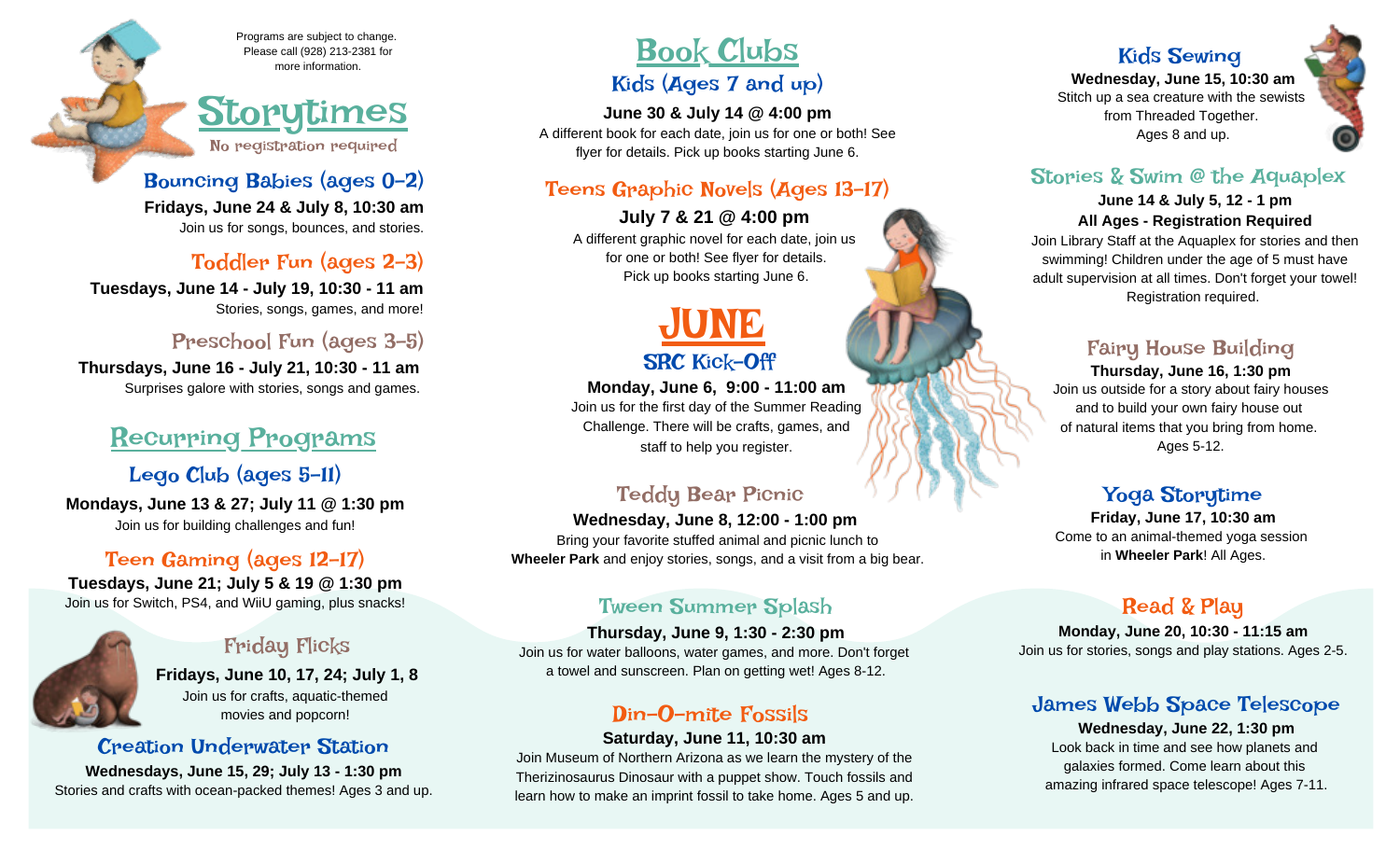

# Anime Tales & Play (ages 12-17)

**Tuesday, July 5 @ 2:30 pm** Watch anime, craft, & play games! Snacks are provided.

#### Meet us at the trailhead

#### **Saturday, July 9 @ 9:00 am**

Meet us at Red Mountain trailhead for a 2.6 mile hike. Call or email for exact location and more details.

# Let's Play (ages 8+)

**Monday, July 11 @ 2:00 pm** Join us in EFCL's community room and learn how to play Sushi Go Party!

# Crafty Corner at Bushmaster Park

(ages 3+)

### **Tuesday, July 12 @ 10:00 am**

Join us to make bubbles, play with bubbles, and make art with bubbles! Find us under the Community Ramada. Use east entrance

 across from Thomas elementary. The PALS Mobile will visit us this date!

Please call (928) 213-2348 for more information.

# TOSHO-CON! (all ages)

#### **Wednesday, July 13 from 2:00-4:00 pm**

Tosho-Con celebrates Japanese culture through the expression of art, anime, martial arts, and stories. Join us at EFCL for crafts, games, martial arts demonstrations, and so much more!

 Enter the Cosplay & Art Contest for amazing prizes!

# LEGO Club (ages 5-11)

#### **Thursday, July 14 @ 2:00 pm** Join us in EFCL's community room for LEGO building

challenges! LEGOs provided.

# Let's Play (ages 8+)

#### **Monday, July 18 @ 2:00 pm**

Join us in EFCL's community room and learn how to play the Unlock! Mystery Adventures: The Nautilus's Traps!

# Rhythm Jam w/Eric

# $(aqes 4-9)$

**Tuesday, July 19 @ 10:00 am** Join us in EFCL's community room for a fun introduction to rhythm and music!

# Anime Tales & Play (ages 12-17)

**Tuesday, July 19 @ 2:30 pm** Programs are subject to change.<br>
Watch anime, craft, & play games! Snacks are provided.



# **OCEANS OF POSSIBILITIES**

Summer Reading Challenge June 6 - July 22



East Flagstaff Community Library Summer Activities

for kids ages 0-17

**East Flagstaff Community Library** 3000 N. Fourth St., Suite 5, Flagstaff, AZ 86004 (928) 213-2348 www.flagstaffpubliclibrary.org